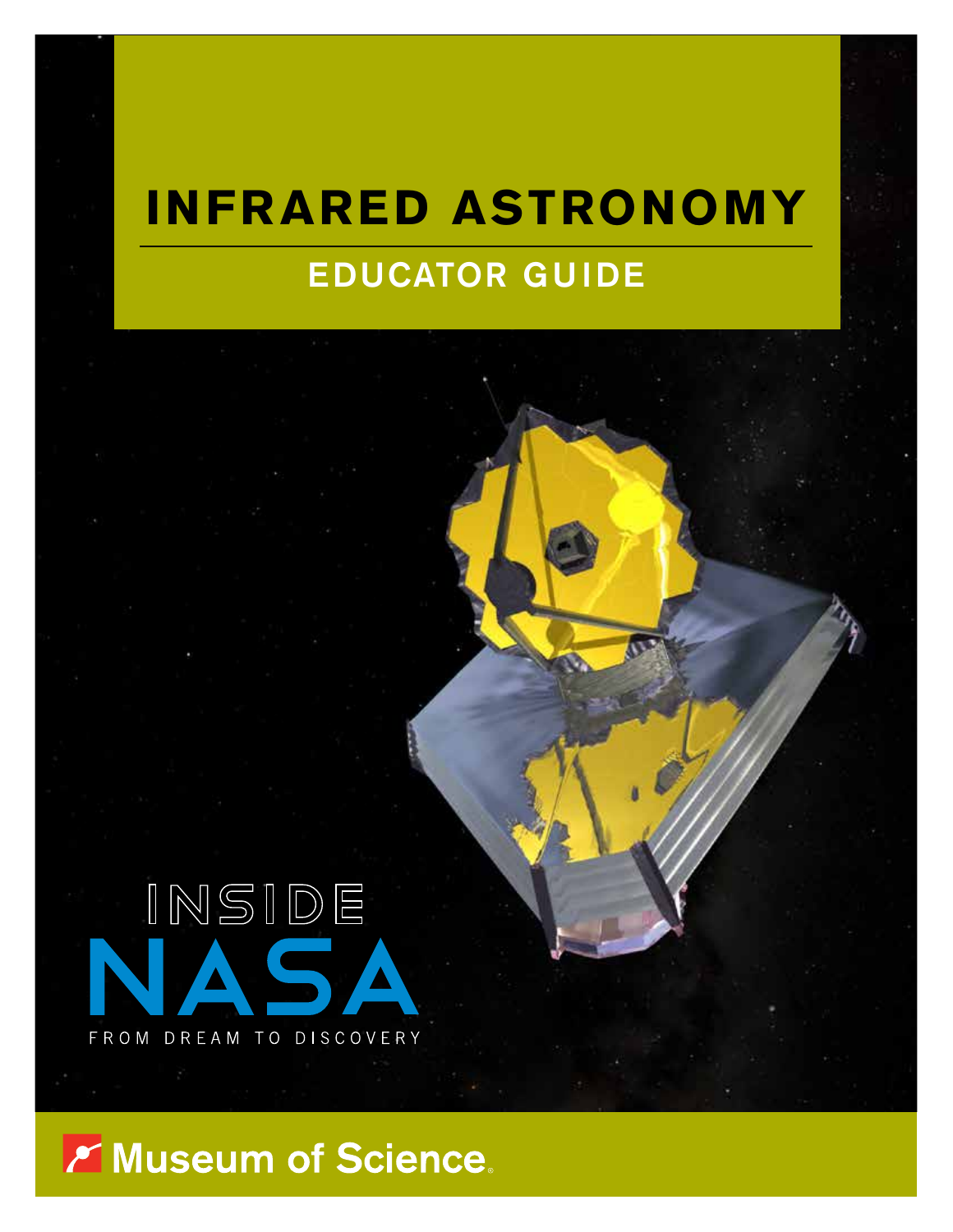

### **Next Generation Science Standards:**

| <b>PERFORMANCE EXPECTATIONS</b> |                                                                                                                                                                                                                                                                     |  |  |
|---------------------------------|---------------------------------------------------------------------------------------------------------------------------------------------------------------------------------------------------------------------------------------------------------------------|--|--|
| $4-PS3-2$                       | Make observations to provide evidence that energy can be transferred from place to place by<br>sound, light, heat, and electrical currents.                                                                                                                         |  |  |
| MS-PS3-3                        | Apply scientific principles to design, construct, and test a device that either minimizes or<br>maximizes thermal energy transfer.                                                                                                                                  |  |  |
| $MS-PS4-2$                      | Develop and use a model to describe that waves are reflected, absorbed, or transmitted<br>through various materials.                                                                                                                                                |  |  |
| MS-ETS1-2                       | Evaluate competing design solutions using a systematic process to determine how well they<br>meet the criteria and constraints of the problem.                                                                                                                      |  |  |
| $HS-ESS1-2$                     | Construct an explanation of the Big Bang theory based on astronomical evidence of light<br>spectra, motion of distant galaxies, and composition of matter in the universe.                                                                                          |  |  |
| HS-ETS1-3                       | Evaluate a solution to a complex real-world problem based on prioritized criteria and tradeoffs<br>that account for a range of constraints including cost, safety, reliability, and aesthetics, as<br>well as possible social, cultural, and environmental impacts. |  |  |

#### **Massachusetts Science and Technology/Engineering Standards (2013 Draft)**

| <b>STANDARDS</b>     |                                                                                                                                                                                                                                                                                                                                                                                                                                                                                          |  |
|----------------------|------------------------------------------------------------------------------------------------------------------------------------------------------------------------------------------------------------------------------------------------------------------------------------------------------------------------------------------------------------------------------------------------------------------------------------------------------------------------------------------|--|
| 3-5-ETS1-5 (MA)      | Evaluate relevant design features that must be considered in building a model or prototype of<br>a solution to a given design problem.                                                                                                                                                                                                                                                                                                                                                   |  |
| 3-5-ETS2-2 (MA)      | Describe that technological products or devices are made up of parts. Use sketches or drawings<br>to show how each part of a product or device relates to other parts in the product or device.                                                                                                                                                                                                                                                                                          |  |
| MS-ETS2-2 (MA)       | Given a design task, select appropriate materials based on specific properties needed in the<br>construction of a solution.                                                                                                                                                                                                                                                                                                                                                              |  |
| $MS-PS3-3$           | Apply scientific principles of energy and heat transfer to design, construct, and test a device to<br>minimize or maximize thermal energy transfer.                                                                                                                                                                                                                                                                                                                                      |  |
| <b>MS-PS3-6 (MA)</b> | Explain how thermal energy is transferred out of hotter regions or objects and into colder ones<br>by convection, conduction, and radiation.                                                                                                                                                                                                                                                                                                                                             |  |
| <b>HS-ESS1-2</b>     | Describe the astronomical evidence for the Big Bang theory, including the red shift of light<br>from the motion of distant galaxies as an indication that the universe is currently expanding, the<br>cosmic microwave background as the remnant radiation from the Big Bang, and the observed<br>composition of ordinary matter of the universe, primarily found in stars and interstellar gases,<br>which matches that predicted by the Big Bang theory (3/4 hydrogen and 1/4 helium). |  |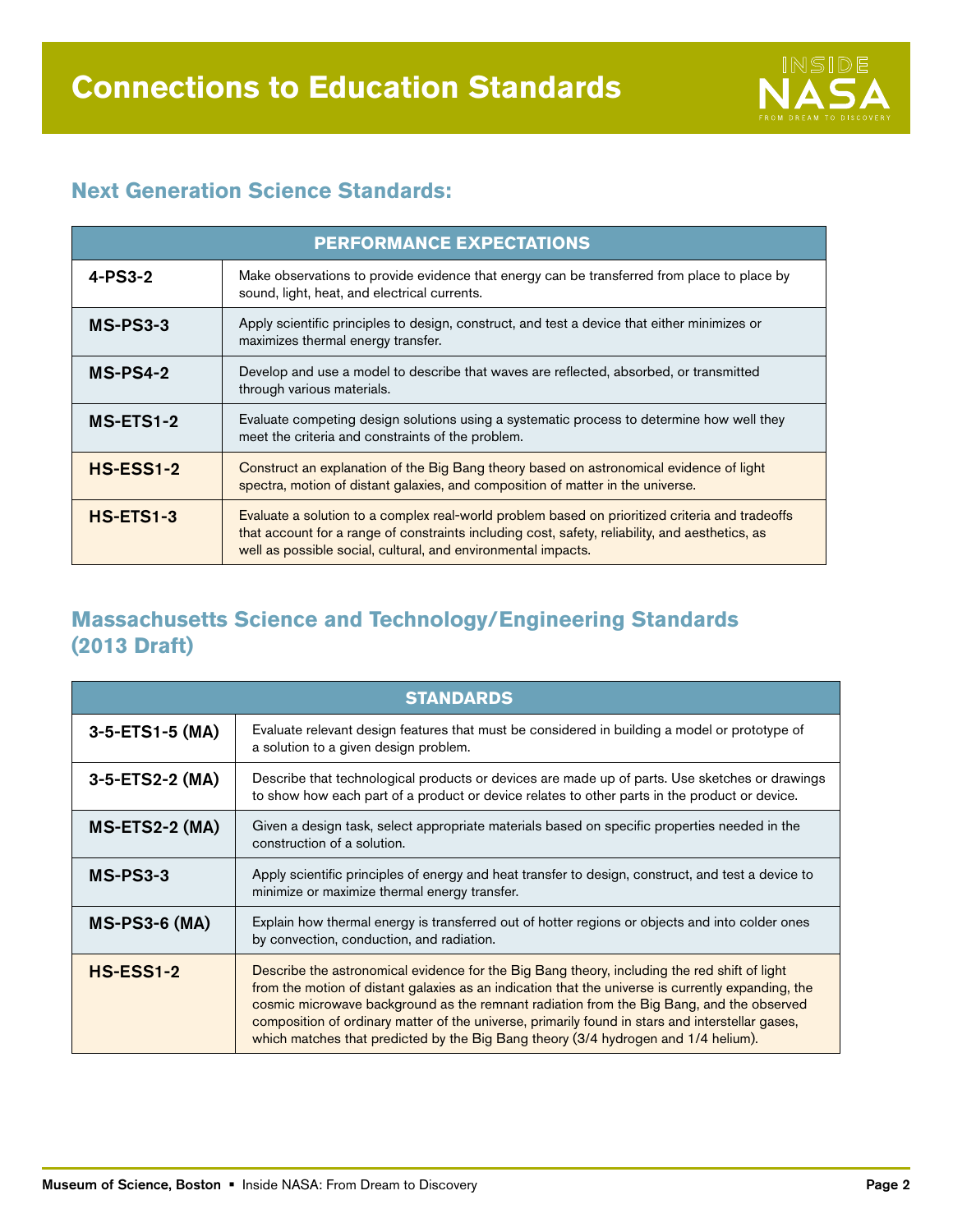

### **Massachusetts Science and Technology/Engineering Curriculum Framework (2001)**

| <b>GRADE LEVEL</b> | <b>SUBJECT</b>                                         | <b>LEARNING STANDARD</b>                                                                                                                                                                                                                                |
|--------------------|--------------------------------------------------------|---------------------------------------------------------------------------------------------------------------------------------------------------------------------------------------------------------------------------------------------------------|
| $3 - 5$            | <b>Physical Sciences</b><br>(Chemistry and<br>Physics) | 12: Recognize that light travels in a straight line until it strikes an<br>object or travels from one medium to another, and that light can<br>be reflected, refracted, and absorbed.                                                                   |
| $3 - 5$            | Technology/<br><b>Engineering</b>                      | 1.1: Identify materials used to accomplish a design task based<br>on a specific property, i.e., weight, strength, hardness, and flexibility.                                                                                                            |
| $6 - 8$            | <b>Physical Sciences</b><br>(Chemistry and<br>Physics) | 14: Recognize that heat is a form of energy and that temperature<br>change results from adding or taking away heat from a system.                                                                                                                       |
| $6 - 8$            | Technology/<br><b>Engineering</b>                      | 1.1: Given a design task, identify appropriate materials (e.g., wood,<br>paper, plastic, aggregates, ceramics, metals, solvents, adhesives)<br>based on specific properties and characteristics (e.g., weight,<br>strength, hardness, and flexibility). |
| 9 or 10            | <b>Physics</b>                                         | 6.1: Describe the electromagnetic spectrum in terms of<br>wavelength and energy, and be able to identify specific regions<br>such as visible light.                                                                                                     |
| 9 or 10            | Technology/<br><b>Engineering</b>                      | 2.4: Identify and explain the engineering properties of materials used<br>in structures, e.g., elasticity, plasticity, thermal conductivity, density.                                                                                                   |
| 9 or 10            | Technology/<br><b>Engineering</b>                      | 4.2: Give examples of how conduction, convection, and radiation are<br>used in the selection of materials, e.g., home and vehicle thermostat<br>designs, circuit breakers.                                                                              |



#### DOWNLOAD FIELD TRIP GUIDES!

Use these handy activity sheets for chaperones and students to make the most of their day at the Museum. Download them before your visit: mos.org/educators.

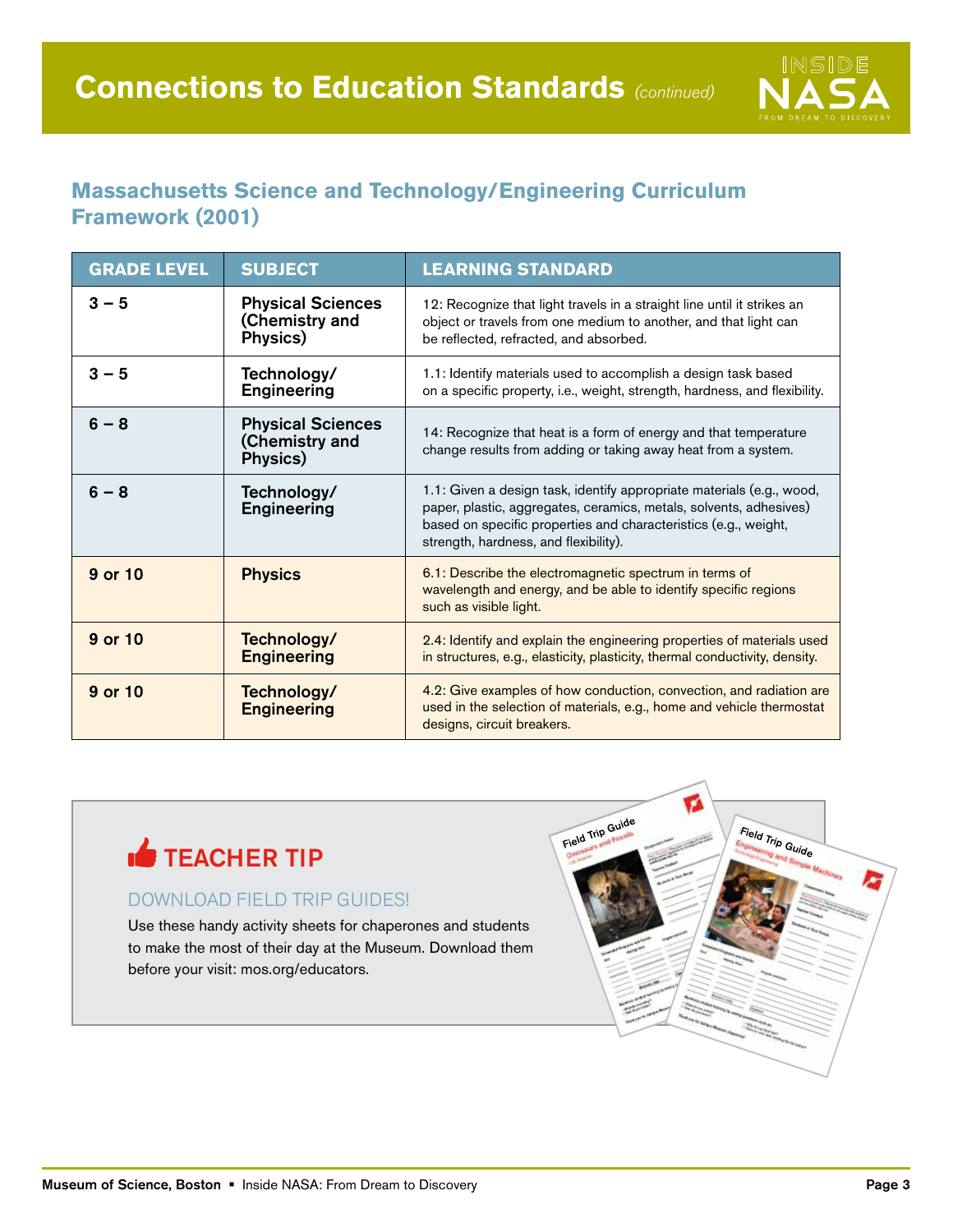## **Infrared Astronomy**

X-Ray

 $1 \text{ nm}$ 

 $100$  pm

Bolded words are defined further in the glossary (page 10).

#### **Introduction**

Gamma Ray

 $10 \text{ pm}$ 

 $lim$ 

and nebulae.

No single telescope is capable of seeing everything in the universe. It is important to remember that the light collected by these telescopes breaks down into the many wavelengths of the **electromagnetic spectrum**, and that different wavelengths are better for seeing different things.

Visible

 $\frac{1}{2}$ 

**Infrared** 

 $10 \text{ µm}$ 

 $100 \text{ µm}$ 

Microwave

 $1 \text{ cm}$ 

 $\frac{1}{2}$ 

Ultraviolet |

 $100$ <sub>nm</sub>



 $10<sub>nm</sub>$ 

The upcoming **James Webb Space Telescope** (Webb), on the other hand, is designed to observe primarily in the *infrared*. Infrared light is invisible to the human eye, and is commonly perceived as heat. Essentially, Webb can see warm objects like young stars and planets because in infrared, they outshine the colder dust clouds that may surround them. These same clouds would be opaque to Hubble.

This is an image of the same section of a dust pillar in the Carina Nebula. The dust is brightly illuminated in the visible image, while the infrared image makes it possible to see through the dust to the young stars within. Image: Hubble/NASA.





Radio

 $10$  cm





**Electromagnetic** spectrum, from highest energy (gamma rays) to lowest energy (radio waves).

Image: Cool Cosmos/IPAC.

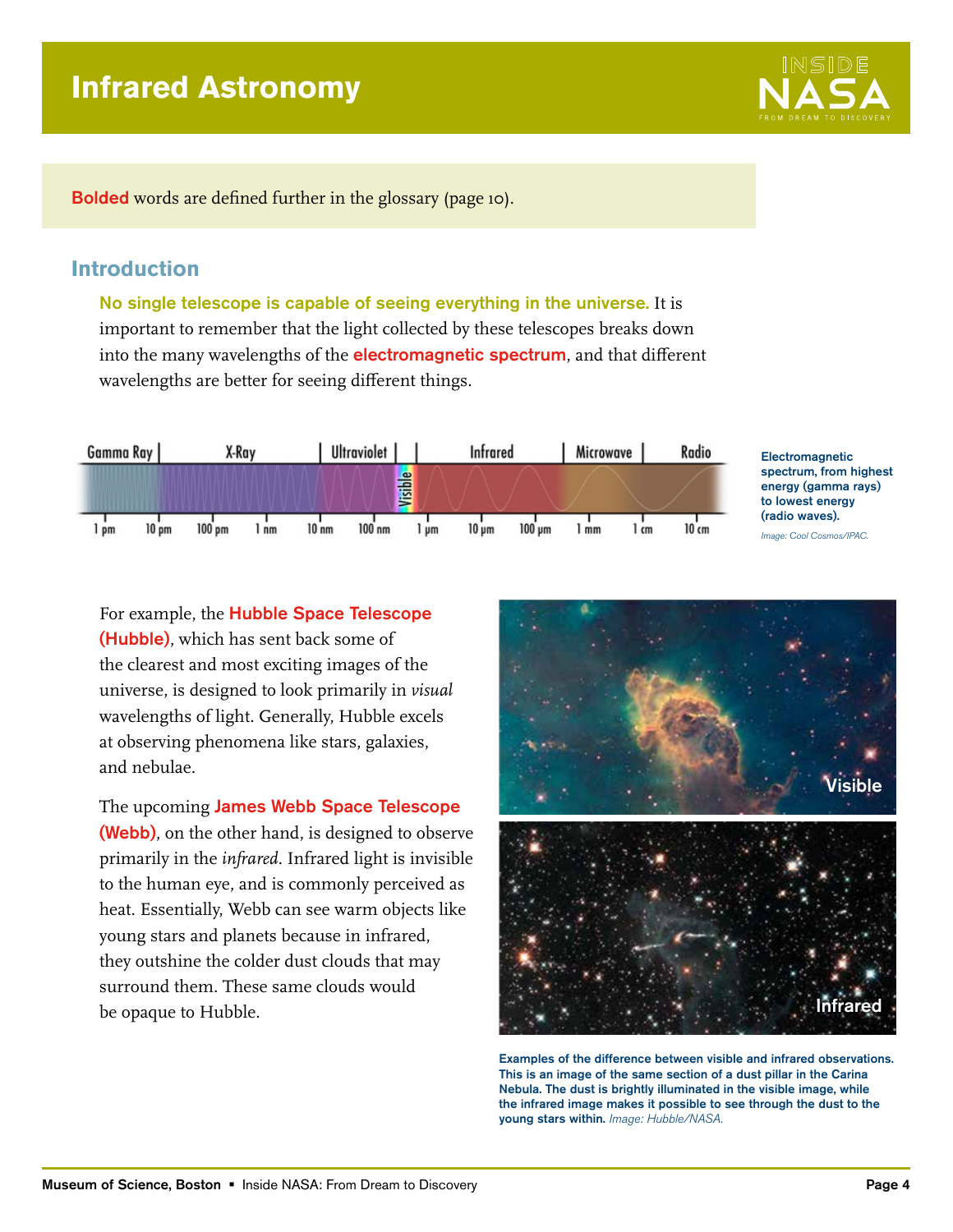

At the same time, observing in the infrared also allows Webb to "see" farther into the universe, which correlates to looking back in time at the earliest galaxies.

Because the universe is expanding, effectively moving away from us in all directions, the visible light from more distant galaxies becomes stretched out to longer wavelengths, such as the infrared. We call this phenomenon redshift. For objects at greater distances from us, this redshift is more pronounced.



Relative viewing distances for recent telescopes. The farther into the universe (and back in time) you look, the more shifted the light becomes, making Webb the ideal candidate for observing the early universe.

Image: NASA.

Parts of the universe have expanded so far from us that the light from those galaxies has redshifted beyond Hubble's range of vision. This highlights the benefit of infrared telescopes like Webb, which are capable of seeing the wavelengths into which this distant light has shifted.

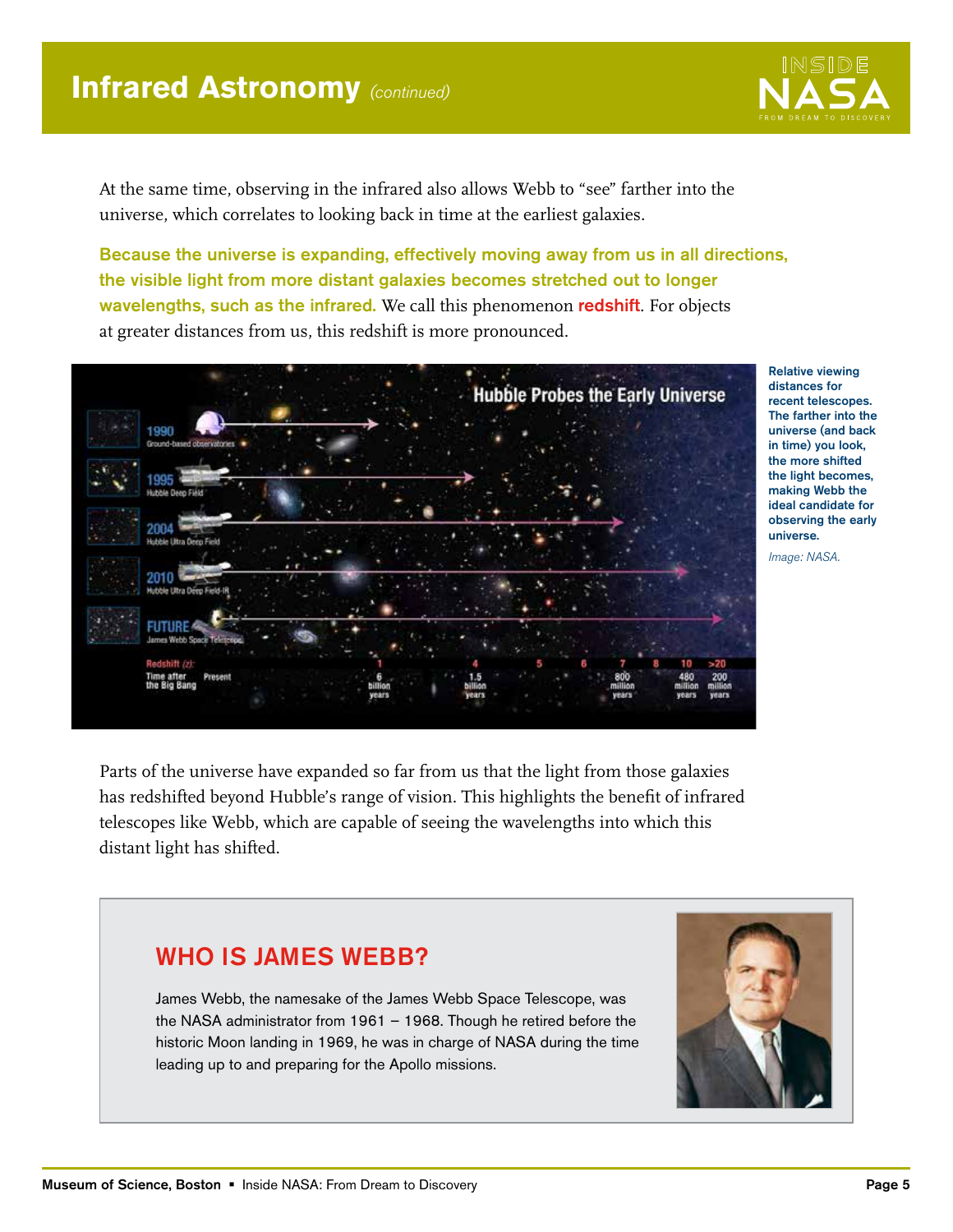

#### **How Do You Keep A Telescope Cold?**

In space, electromagnetic radiation is everywhere, coming from a multitude of sources. For example, the infrared radiation (heat) coming from Earth would overwhelm Webb's sensors if the telescope were in Earth orbit. Additionally, any heat from the telescope's own computers would register as infrared radiation that could affect the observations. As a result, incredibly intricate engineering had to go into Webb's design and orbit to keep it as cold as possible.

For the physical design of Webb, engineers came up with some ingenious solutions to get rid of excess heat. First, Webb has a huge sunshield. Each of the sunshield's five layers is made of materials designed to be either heat-resistant or reflective, bouncing as much sunlight and stray heat back into space as possible. To maximize its efficiency, the sunshield will always be oriented perpendicular to the Sun's light, essentially forming a wall between the Sun and Webb's most sensitive instruments and mirrors.



Locations of the Webb instruments and hardware, divided onto different sides of the sunshield to deal with solar radiation. Image: NASA/STSci.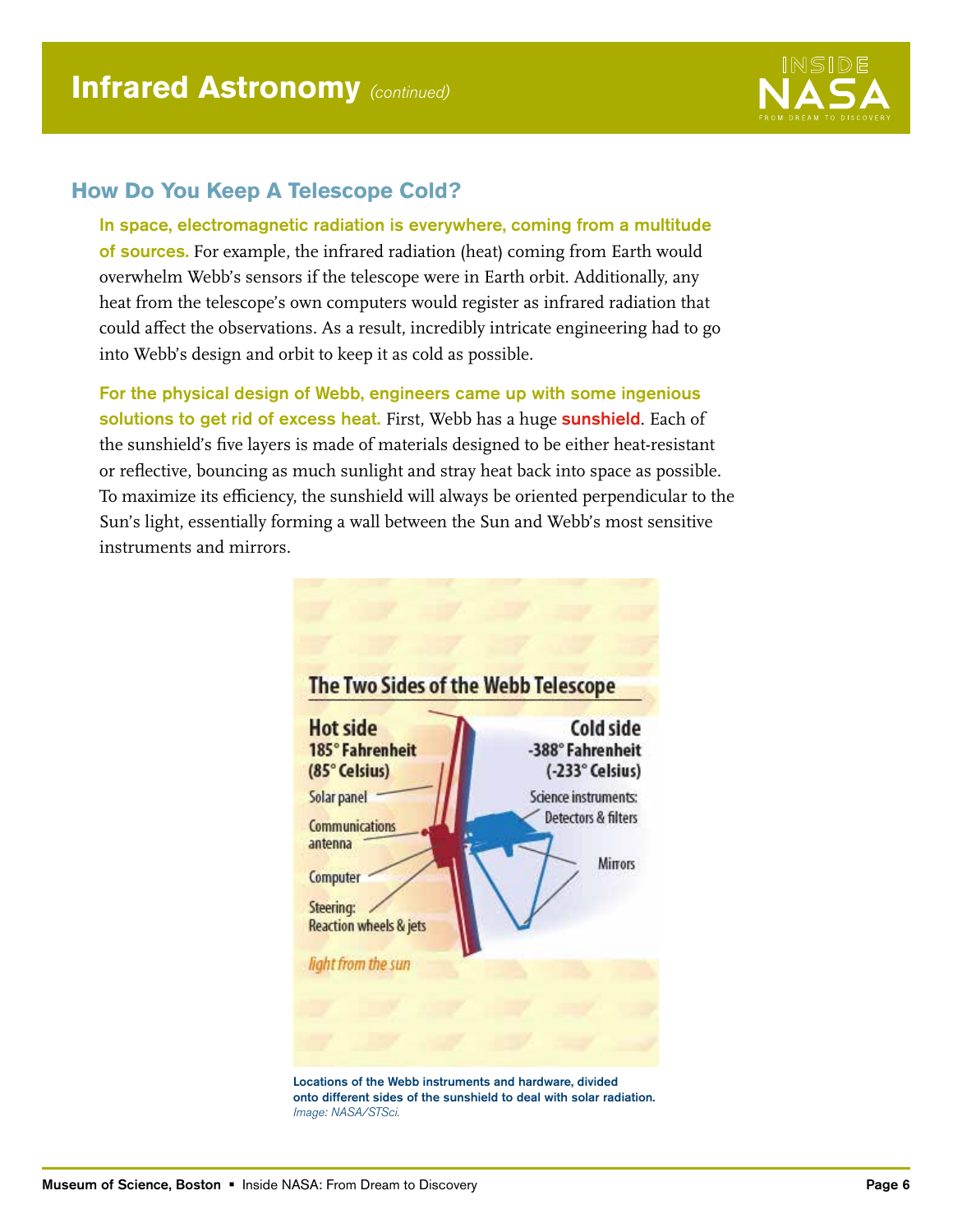

Second, Webb has no "tube." A typical telescope tube helps block out unwanted light, but unfortunately traps heat inside it as well. Webb's **open design** will allow it to effectively radiate unwanted heat back into space, and blocks unwanted light using special ridges.



Differences between a closed and open design telescope. Webb takes advantage of open design to help dissipate heat more effectively. Image: NASA/STSci.

#### The materials chosen for Webb's mirror segments were also important

engineering decisions. While most people may be familiar with telescope mirrors made of glass, Webb's mirrors were instead made of an element called beryllium. Beryllium was chosen because it is strong, light, and – most importantly – holds its shape reliably over a wide range of temperatures, which was important because Webb will be kept so cold.

A very thin coating of gold was added on top of the beryllium segments because gold is a better reflector of infrared light. Depending on the desired wavelengths, telescope mirrors are coated in a variety of materials, such as aluminum, silver, or gold.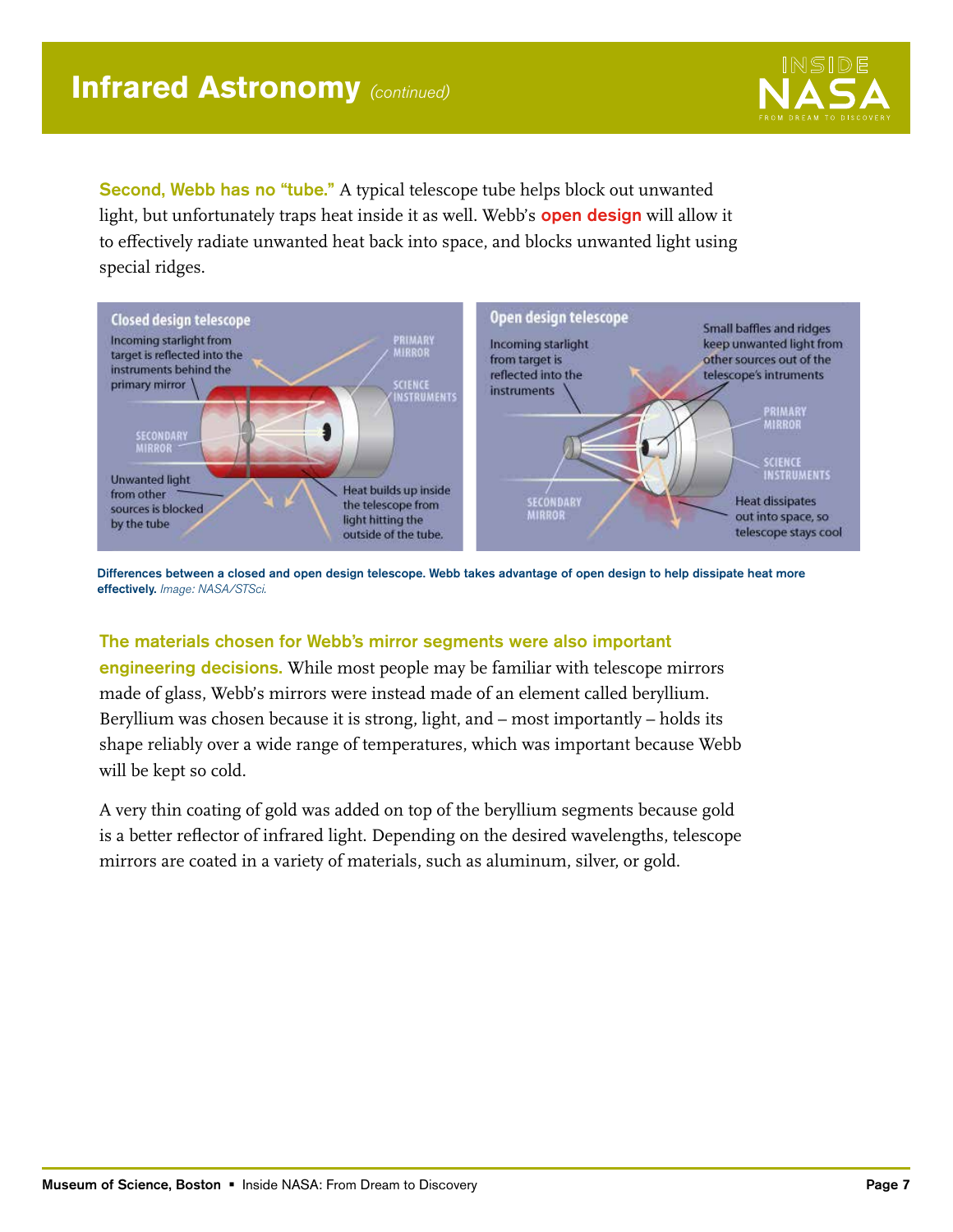

Webb's planned position in space has also been carefully engineered. To escape radiant heat from Earth and the Moon, Webb will be located on the far side of the Earth, away from the Sun, and well beyond the orbit of the Moon. In the Sun-Earth system (or any two-body system), there are five special points where you can put a small mass, like a spacecraft, and have it stay in that position with respect to the Sun and Earth. These are Lagrange points, and are called "L1, L2, L3, L4, and L5." The Lagrange point of interest in Webb's case is L2, which is ideal for the telescope because it can still easily communicate with Earth and have a relatively unobstructed view of space.



Diagram of Webb's location in space at L2. Note that at L2, Webb is still actually orbiting a point in space. Image: NASA/STSci.

#### **Conclusion**

The engineering behind Webb's design and mission planning will allow the telescope to make some of the best observations of the universe to date.

Keeping the spacecraft as cold as possible means that Webb can search the infrared for mysteries shrouded in interstellar clouds and for galaxies far back in the infancy of the universe.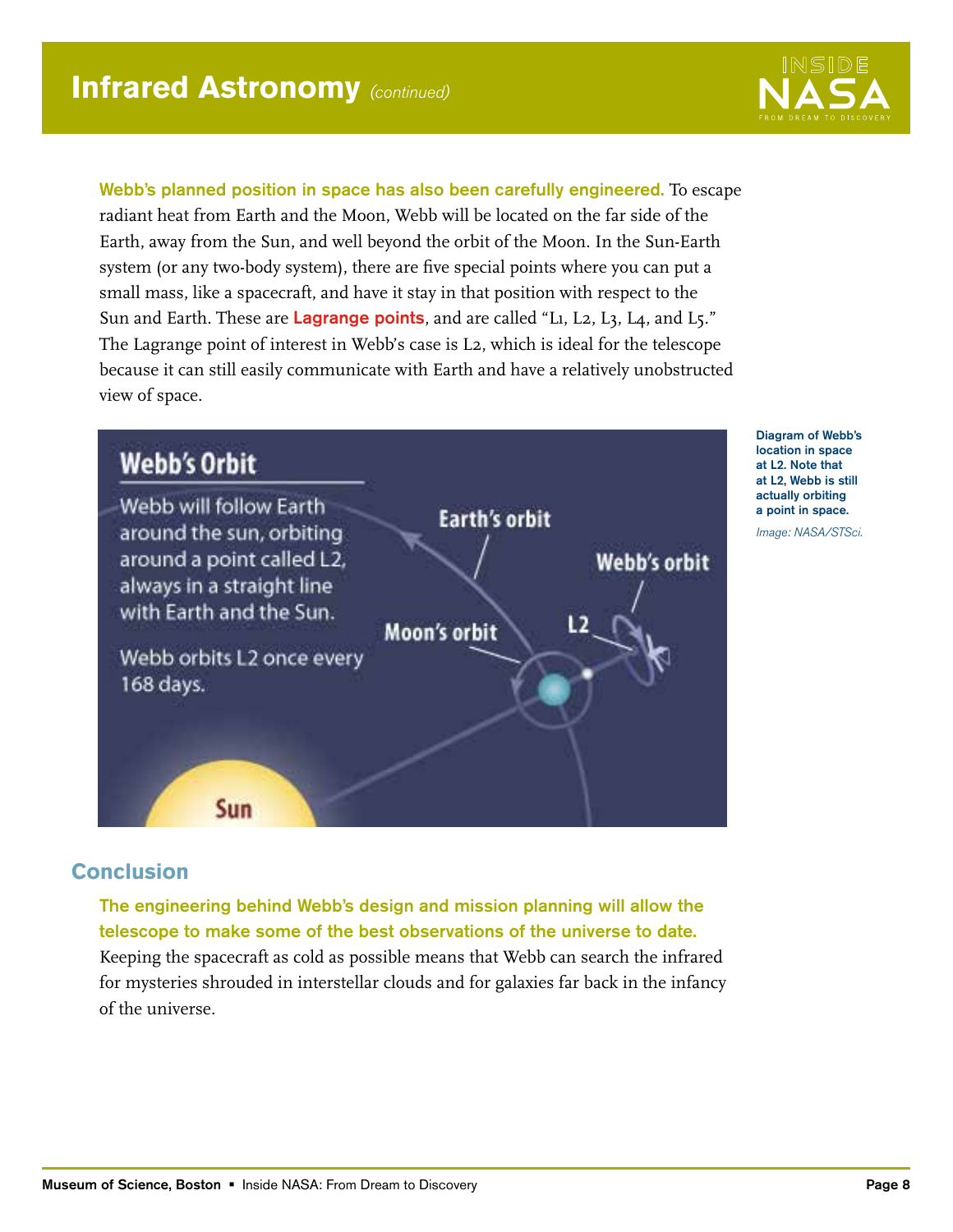## **Online Learning Tools**



These websites are intended to provide access to further information about the electromagnetic spectrum and infrared light.

#### **Cool Cosmos**

<coolcosmos.ipac.caltech.edu> Offers lessons and activities involving infrared light.

#### **NASA Wavelength**

[nasawavelength.org](www.nasawavelength.org) NASA Resources for Earth and Space Science Education.

#### **The James Webb Space Telescope – Technology at the Extremes**

[webbtelescope.org/webb\\_telescope/technology\\_at\\_the\\_extremes/keep\\_it\\_cold.phpv](www.webbtelescope.org/webb_telescope/technology_at_the_extremes/keep_it_cold.phpv) An in-depth discussion of the engineering challenge behind keeping Webb cold.

#### **What Are Lagrange Points?**

[esa.int/Our\\_Activities/Operations/What\\_are\\_Lagrange\\_points](www.esa.int/Our_Activities/Operations/What_are_Lagrange_points) A more detailed explanation, with illustrations, of Lagrange points in space.

#### **What Is Infrared?**

[coolcosmos.ipac.caltech.edu/page/what\\_is\\_infrared](coolcosmos.ipac.caltech.edu/page/what_is_infrared) More details regarding infrared light and its uses in astronomy.

#### **What Is a Redshift?**

[spitzer.caltech.edu/video-audio/125-ask2006-001-What-Is-a-Redshift-](www.spitzer.caltech.edu/video-audio/125-ask2006-001-What-Is-a-Redshift-)Video explaining the concept of redshift in the context of Doppler shift and sound.